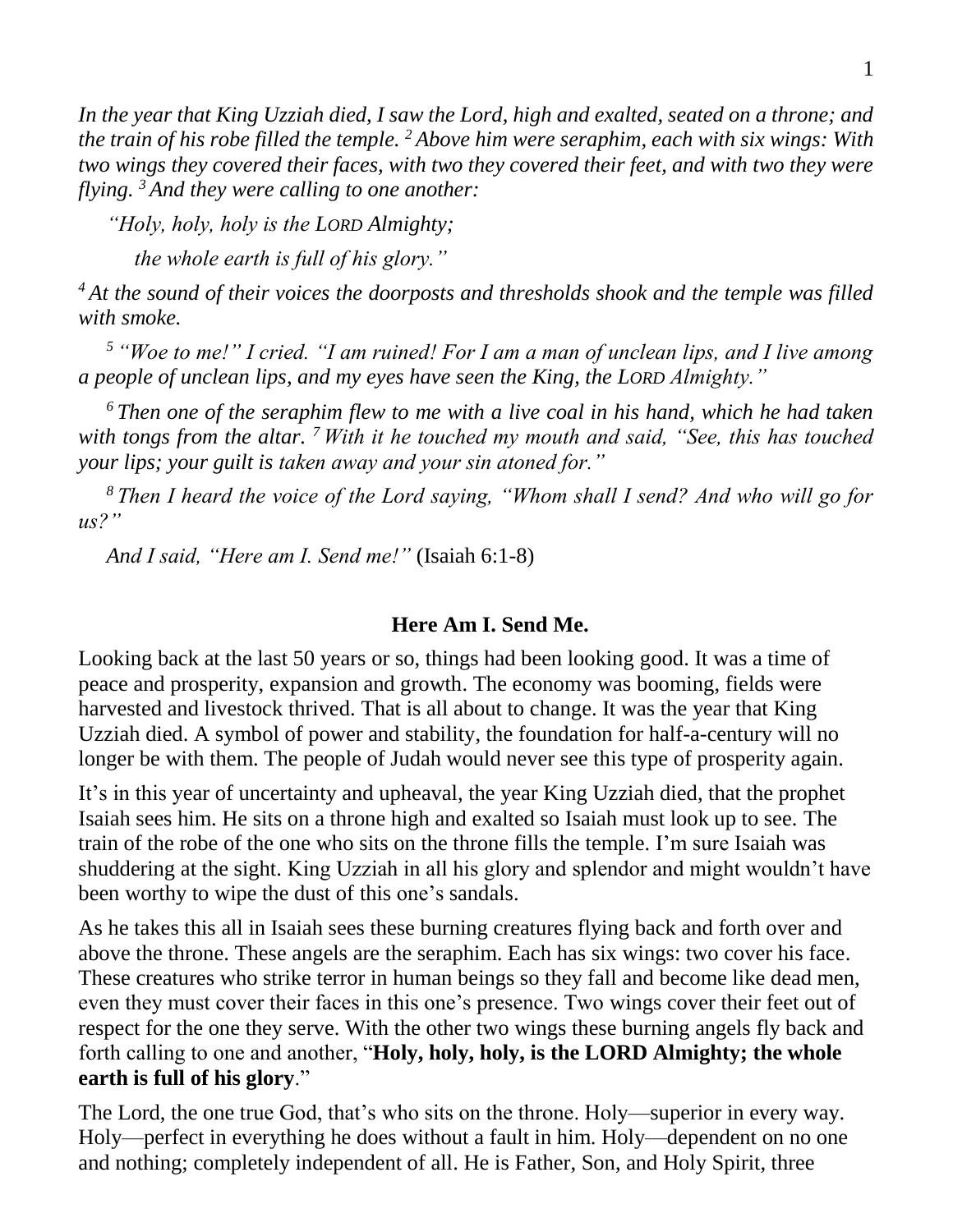persons, one God—Holy, Holy, Holy. Isaiah's not looking upon an old-bearded-wizened grandpa. He is the Lord Almighty—the Lord of armies! The whole world is full of his glory and cannot contain the infinite God.

As these seraphim cry out the doorposts and doorways shake and the temple fills with smoke. But we hear no begging for mercy. Who was Isaiah to ask for such a thing? There's no rambling of excuses or finger-pointing of whose fault it might be. Isaiah knows better than that; he's a dead man walking, so-to-speak. Isaiah cries out, "**Woe to me! I am ruined! I am a man of unclean lips, and I live among a people of unclean lips, and my eyes have seen the King, the Lord Almighty.**" Isaiah knows what he has done. He knows who is. He knows the type of people among whom he lives. Instead of passing the blame to them he sees their mess splashes back on him. Woe to me. I am ruined. Every Israelite worth his salt knows that no one can look on the face of God and live!

Did you feel that way as you walked into church today? Did you consider whose presence you would be in as you got yourself ready for church (and I'm not talking about your brothers and sisters in Christ sitting next to you)? As you walked through those doors you didn't enter into just another building, you came into God's house where he promises to come to us. As you sit in those pews, you sit in the presence of the one whose glory fills the earth and then some. As you hear the Word spoken to you, do you recognize that this isn't just another human being speaking to you? This is God's Word filling your ears.

And what did you do? Like Isaiah, we confessed what we have done and what we have left undone. We confessed who we are. We confessed what we believe and know we deserve. I am a man of unclean lips that often tear down instead of build-up, lips that whine and complain instead of thanking and praising, lips that say the right thing but it's only going through the motions, lips that stayed closed when I should have said something, lips that stayed open when they should have said nothing at all, lips that confess belief hiding a heart that doubts. Unclean lips that didn't verbally speak out loud, but I spoke in my heart what I really thought about someone. Unclean lips that reveal it's not just the bad things I do, but I am unclean by nature. Oh it's not just us. Look at who we live among! You hear it as well as I do! But instead of taking blame away from you, their shame splashes back on us revealing how we choose to ignore or tell ourselves it's not my place. Woe is me! I am ruined. It is a terrifying thing to fall into the hands of the living God (Hebrews 10:31). For our God is a consuming fire (Hebrews 12:29).

Isaiah sees one of those burning seraphim fly towards him. He holds a live coal—think of the red-hot coals in a charcoal grill—in his hand. Using tongs he had taken it from the altar—the place where God's people made sacrifices to pay for sins that would never be enough but pointed ahead to the once-and-for-all sacrifice God promised. The seraphim takes the coal and reaches out. "This must be it! This is how it's going to be!" Isaiah must be thinking. But instead of turning Isaiah into a crispy burnt corpse, this messenger of the Lord touches Isaiah's lips and says, "**See, this has touched your lips; your guilt is taken away and your sin atoned for."** That which should have condemned Isaiah is no longer here. The list of his failures and missing God's will for his life has been wiped clean. His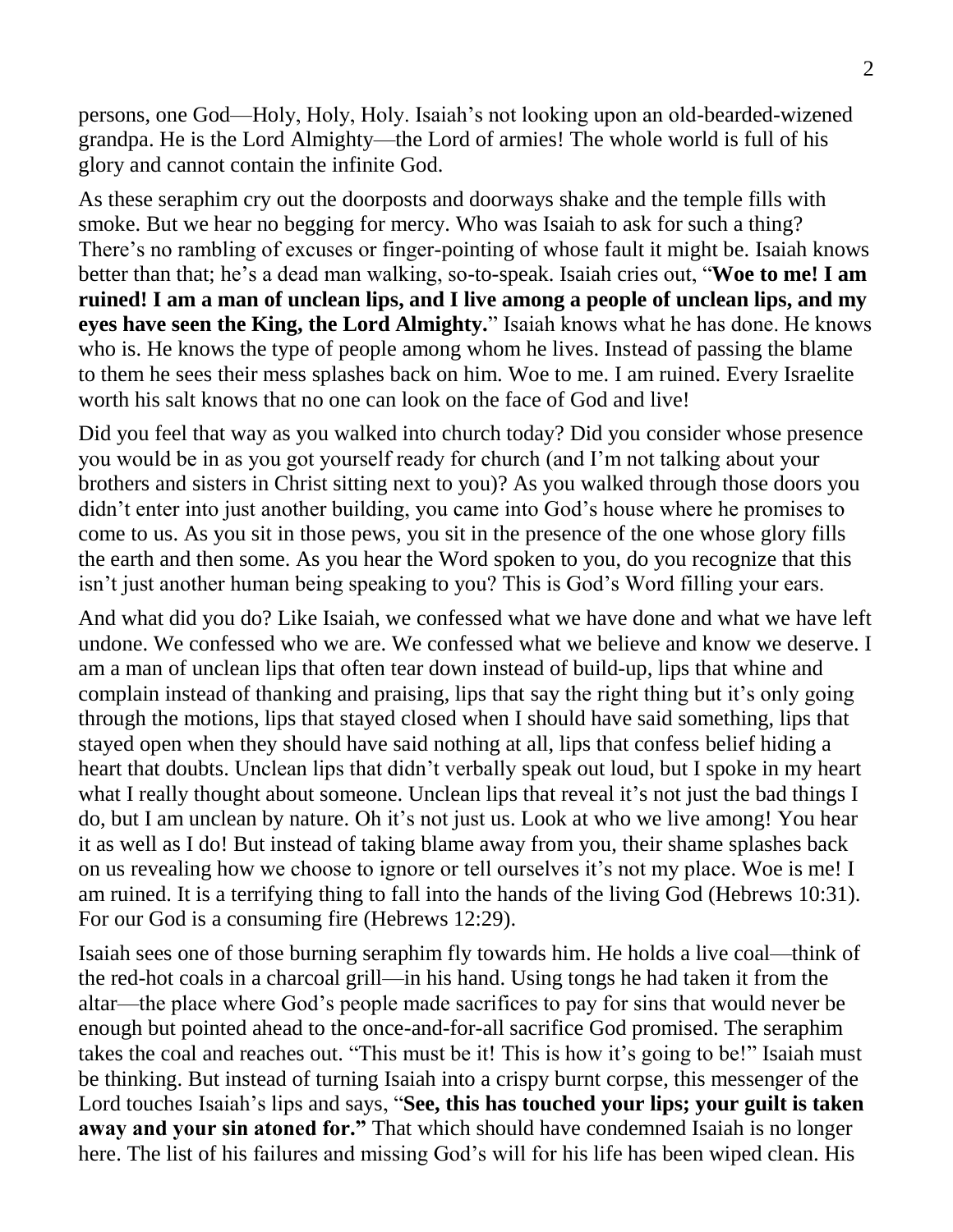debt is paid. It's been covered. The holiness that could not come from Isaiah has been given to him. That which made him unclean has been taken away. He now stands clean before the Lord and welcome in His presence.

As you came into the Lord's presence today, He did not burn you in holy fire as much as you and I deserved it. Instead, through a different messenger he said to you, "All your sins are forgiven in the name of the thrice-holy Lord, Father, Son, and Holy Spirit." God knew you could not approach him on your own, so he came to you, not as a burning angel, but God with meat on his bones and living blood in his veins. He comes not in power but humility and weakness being tempted in every way just as we are—yet was without sin. He comes to make a sacrifice for you, not on the burning altar of the temple but the altar of the cross. There the Lamb of God sacrifices himself for the sins of the world. Though your sins were red as scarlet, his blood that pours off that cross washes you clean so you are white as snow. As far as the east is from the west, your sins along with the damning guilt have been taken from you so that you stand with a clean conscience before God and He remembers them no more. From the altar of that cross this Jesus approaches you not with a living coal but with his living body and blood in the bread and wine of the Lord's Supper. He touches your lips and assures again: "Your guilt is taken away and your sin atoned for. Go in peace, your sins are forgiven." That same Jesus has gone through the heavens to bring you into God's presence. He invites you to stand before God's throne with confidence where you will receive mercy and peace. And, yet, he comes to you in Word and Sacrament to give you mercy and peace. He invites you forward while he descends to you. He's returned to the Father ready to bring you with him to a place that he has prepared for you. Because Jesus lives, you also will live. Your guilt is taken away and your sin atoned for; you have life because Jesus lives. And we will be with the Lord forever.

Until then the voice of the Lord says to you, "**Whom shall I send? Who will go for us?**" How quickly we seem to want to go back to our response before, "Woe is me! I am ruined! Who am I? Look at all that I have done! How could I ever go and speak about these things?" How quickly we might respond, "Here am I. Send him…he's more talented. Send her…she seems to have more of the right qualifications for the job. Here am I. Send anyone else who hasn't messed up as much as me. Someone else who isn't as busy as me. It's too hard for me. I'm just not that type of person."

The fact is, God could send angels to proclaim this Good News as he did in those fields outside of Bethlehem that first Christmas. He could again use a donkey like he did once in the Old Testament. Jesus said that he could make rocks sing out praises. I think about that as I hold two calls and working to decide do I want to stay here or do I want to go there? God could have chosen anyone; who am I? And, yet, in his good and perfect wisdom he's called me through a group of saints to serve them in the office of pastor. Who are Miss Sarah Dewey, Miss Nastya Bornschlegl, Mr. Ethan Doble? God called them through you to serve as His teachers in your church. Who are you? He has called you through His Word out of the darkness of sin and unbelief into his light and now he sends you out for him too.